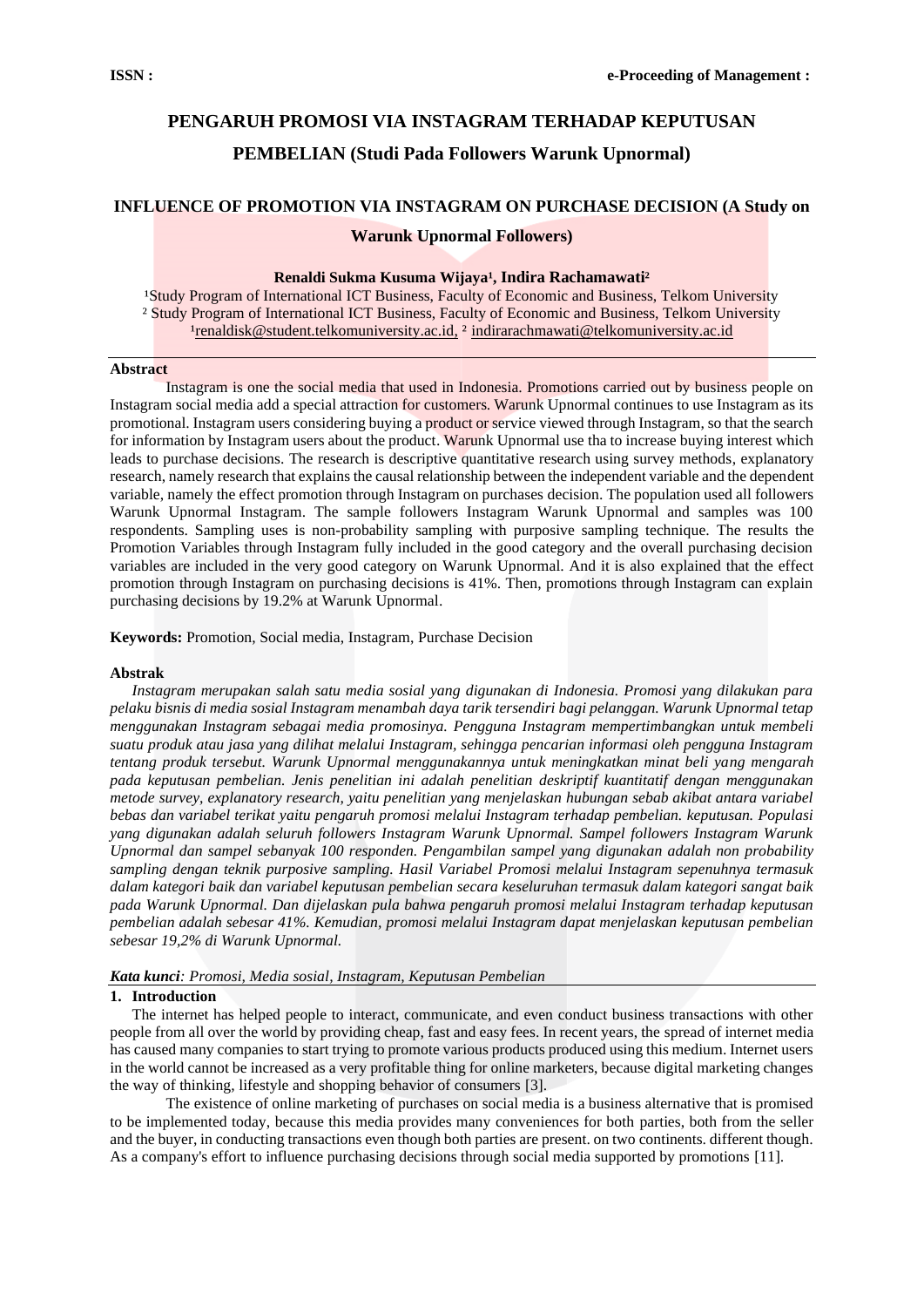Instagram is one of the social media that is often used in Indonesia. Instagram is a photo sharing application that is loved by many people. In the business world, Instagram offers advertising solutions with enhanced ad formats and options for targeting and buying. This can help advertisers achieve the results they want, from raising awareness to driving action. Focus on online business today by taking advantage of Instagram's growth, namely marketing products by placing ads on Instagram, downloading product photos to be displayed to share product information with followers. 81% of Instagram users in Indonesia use Instagram to find more information about a product or service on a brand.

In particular, a food restaurant that promotes through social media Instagram is Warunk Upnormal. increasing the use of Instagram in Indonesia and one of the social media that helps attract customers' attention, Warunk Upnormal uses Instagram as a promotional medium. Promotions carried out using Instagram can increase buying interest for its consumers, plus Instagram presents quality images and features so that it creates a high impression that.

The restaurant serves quality products. a survey conducted by Ipsos.com, that 76% of Instagram users have purchased a product or service from a brand after finding the brand they are looking for on Instagram and 66% of respondents admit that they are considering buying the product or service viewed through Instagram, so the search Information by Instagram users about the product brand they want is what Warunk Upnormal uses to increase buying interest in purchasing decisions. Consumers' decisions to make purchases can occur suddenly, maybe just by looking at the products displayed on the internet. Marketers need to know the specific needs of consumers that they will satisfy, and how to translate those needs into purchasing criteria [10].Based on the background research that have been described, the research title taken is "INFLUENCE OF PROMOTION VIA INSTAGRAM ON PURCHASE DECISION (A Study on Warunk Upnormal Followers)".

## **2. Literature Review and Research Framework**

## **2.1 Purchase Decision**

Definition of purchasing decisions, according to [8], is the stage in the buyer's decision-making process at which consumers actually buy. Meanwhile, according to [7], a purchase decision is a decision that involves a choice between two or more alternative actions. Decisions always require a choice between several different behaviors.

## **2.2 The Relationship of Promotion Through Social Media Usuing The AIDA Model on Purchase Decision** According [8] created the AIDA model (Attention, Interest, Desire, Action) to describe the process by which communication can influence consumers, one of which is through promotion. This model emphasizes that the buying process occurs long before the actual purchase of goods. The consumer buying process often involves several stages, including:

- 1. Attention. The first step of a product's ability to draw attention and make customers aware of its presence is the emergence of consumer attention to a marketing effort carried out by producers.
- 2. Interest*.* Is the development of curiosity or interest in the producer's object, or the arousal of desire in having the object.
- 3. Desire*.* To reach the ultimate aim of purchasing, marketers must be able to awaken consumers' desire to possess or enjoy the items given.
- 4. Action*.* This stage represents the desired reaction from customers in the form of activities. Marketers can encourage potential customers to visit the business right away, make an order, or at the very least remember it for subsequent purchase.

## **2.3 Social Media Promotion**

 *Social media marketing* is a type of internet marketing model to achieve marketing goals by participating in various social media networks. Social media marketing tools generally include BBS, micro blogging, blogs, SNS, images, videos, and so on [9]. According to [14] there are four C's in the use of social media, namely:

1. *Context*: *"How we frame our stories."* Is how to form a story or message (information) such as the form of a message itself, the use of language and the content of the message.

2. *Communication*: *"The practice of sharing our sharing story as well as listening, responding, and growing."*  Is how to share stories or messages (information) as well as listen, respond and grow in ways that make users feel comfortable and messages are conveyed well.

3. *Collaboration*: *"Working together to make things better and more efficient and effective."* Is how to work together to make things better, namely by collaborating between an account or company and its users on social media to make good things more effective and more efficient.

4. *Connection*: *"The relationships we forge and maintain."* Is how to maintain the relationship that has been built. This can be done by doing something sustainable, so that users feel closer to the company that uses social media.

## **2.4 Research Framework**

This study aims to see how promotion via Instagram affects purchasing decisions with the following research framework: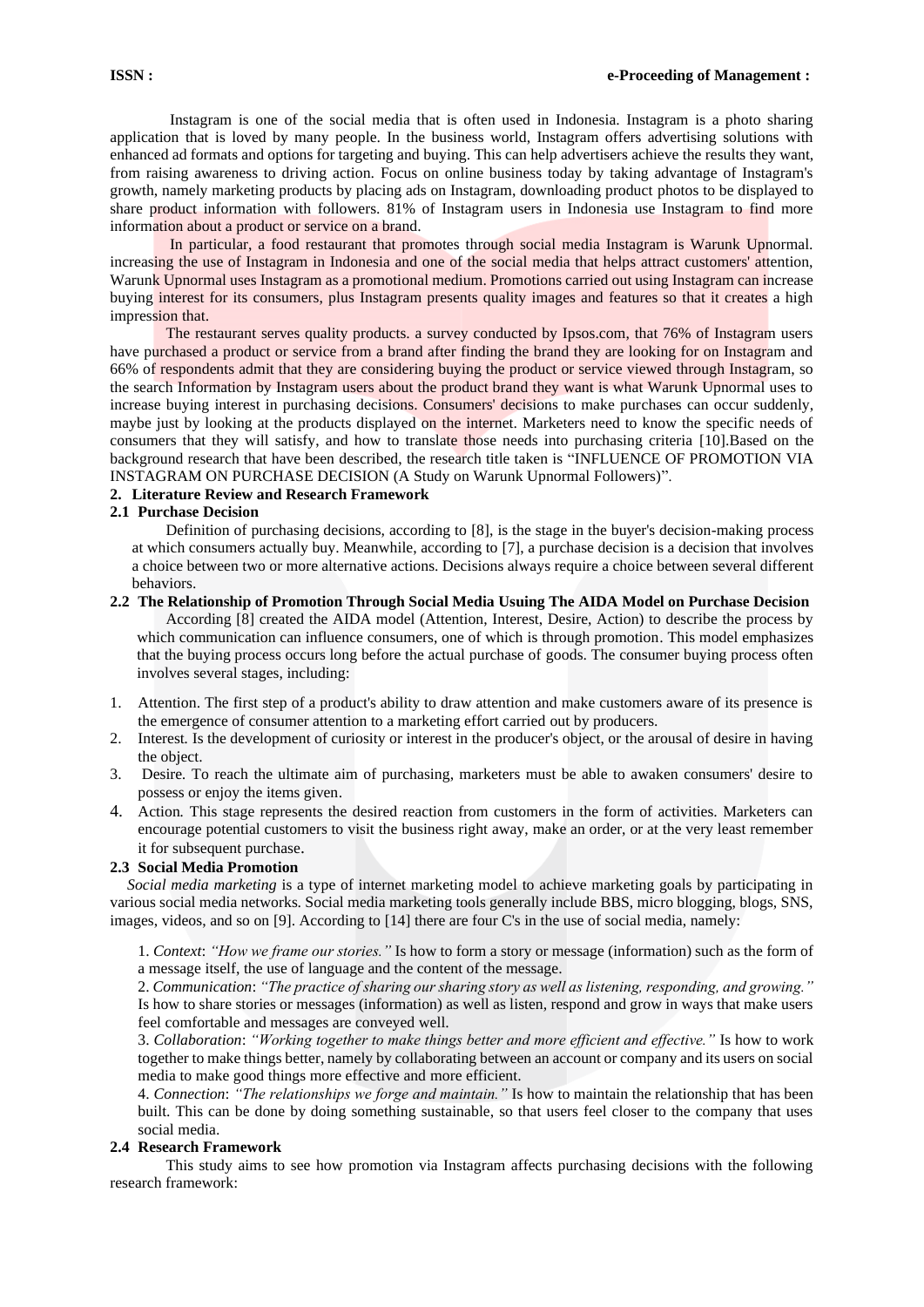

Based on the description research concept framework, the hypothesis in this study is:: H: Promotion via Instagram has a positive and significant effect on purchasing decisions.

## **3 Research Methodology**

#### **3.3 Population and Sample**

Population is a set of elements that can be drawn into several conclusions [1]. The population used to conduct this study were all followers of Warunk Upnormal's instagram**.** The sample is part of the population that the research wants to do [14].The sample of this research is some of Warunk Upnormal's Instagram followers. Therefore, the number of samples in this study was rounded up to 100 respondents with erro of telorance is 10%.

## **3.4 Data Collection**

Primary data, namely data collected directly from the source and processed by the institution concerned for use [12]. Primary data in this case is the recapitulation of data from the results of distributing questionnaires (research instruments) which include; online promotion via instagram and purchasing decisions. The data collection technique in this study used a questionnaire. Questionnaires in research data collection methods and under certain conditions the researcher may not need to attend. The data needed is in the form of respondents' answers (assessments) to questions or statements in distributed questionnaires. The technique of collecting data by distributing questionnaires is done online with the help of google.form.

#### **3.5 Validity Test**

The validity test is intended to determine the extent to which the measuring instrument actually measures what it is supposed to measure [2]. Validity is the level of accuracy of research measuring instruments about the meaning or content that is actually measured [1].

#### **3.6 Reliability Test**

Reliability test is a test to show how consistent and stable an instrument or research measuring instrument is in measuring the concept under study [13].

## **3.7 Data Analysis Technique**

#### **3.7.1 Descriptive Analysis**

Analytics is used to analyze data by explaining or explaining the information without the intention of drawing conclusions or generalizing from the public [6].Descriptive analysis in this study is a descriptive analysis of research variables that describe answers in the form of for research variables which in this study are promotions via Instagram and purchase decisions.

## **3.7.2 Classic Assumption Test**

## **3.7.2.1 Normality Test**

The normality test aims to test whether in the regression model the dependent variable and the independent variable have a normal distribution or not. A good regression model is to have a normal data distribution or close to normal [4]. Steps to test normality, can be analyzed by looking at the probability value of the Kolmogorov Smirnov Test. The basis for decision making is if the probability value is  $> 0.05$ , then the regression model meets the assumption of normality.

#### **3.7.2.2 Heteroscedasticity Test**

4 The heteroscedasticity test aims to test whether in the regression model there is an inequality of variance from the residuals or observations to other observations. If the residual variance from one observation to another observation remains, it is called homoscedasticity and if it is different it is called heteroscedasticity. A good regression model is homoscedasticity [4].

## **4.3.1 Linear Regression Analysis**

Linear regression analysis in this study is used for hypothesis testing. Linear regression is carried out to determine the relationship between the dependent variable and its independent variables partially or simultaneously. The regression equation developed in this study is as follows:

.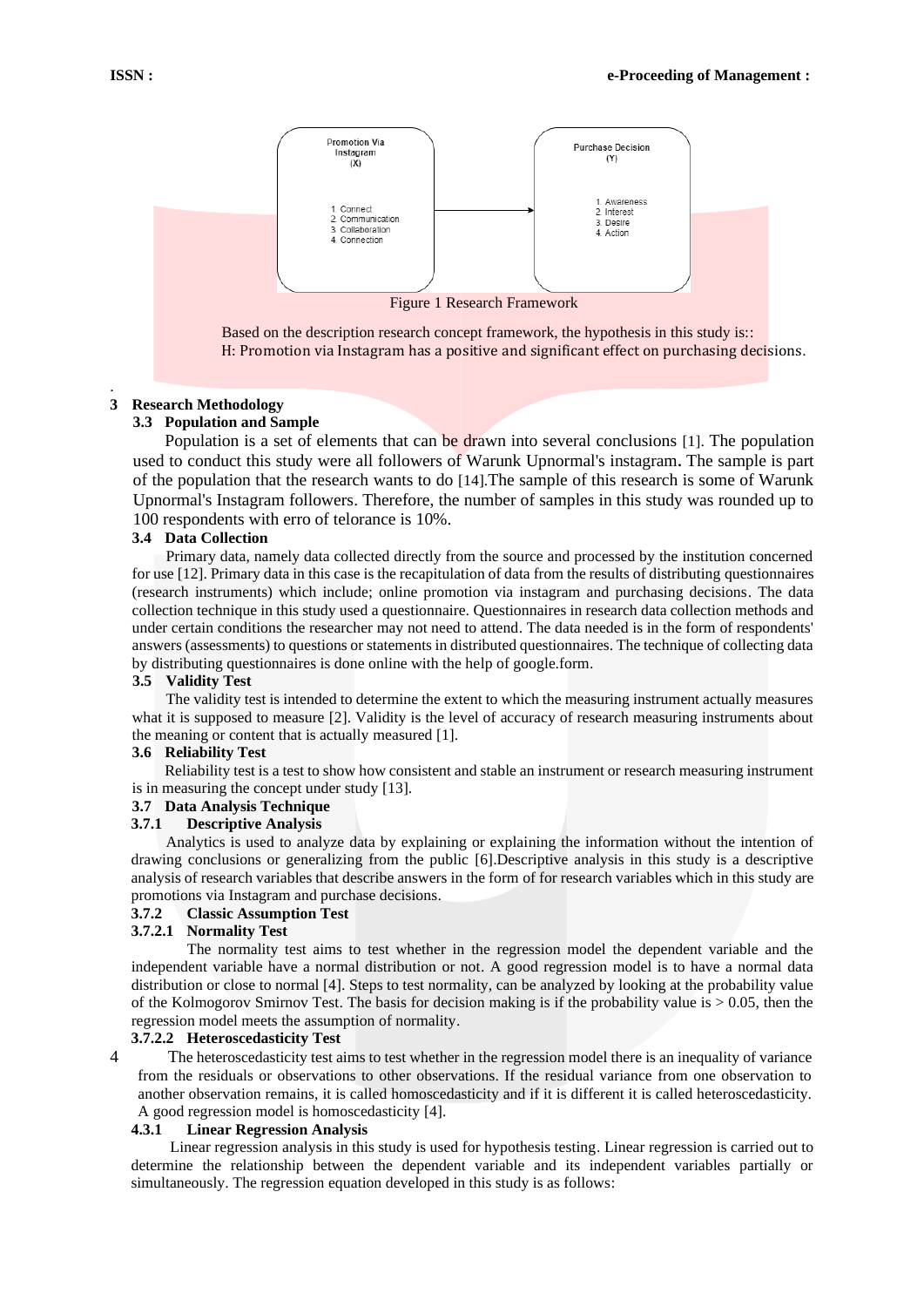$$
Y = \alpha + \beta_1 X + \epsilon
$$

Where:

 $Y =$  Purchasing decisions

 $\alpha$  = Constant

- $\beta_1$  = Regression Coefficient
- $X =$  Promotion via Instagram
- ε = Error

## **4.3.2 Hypothesis Testing**

The hypothesis was tested with regression results using the SPSS for Windows program by comparing the significance level of  $= 5\%$ . If the level of sig.  $t \le 5\%$ , then the research hypothesis is accepted, meaning that both together and partially the independent variable (free) has a significant effect on the dependent variable.

## **4.3.2.1 T-Test**

The t-test is used to prove the effect of the independent variable on the dependent variable individually with the assumption that the other variables are fixed or constant. The test criteria; If the **probability t-statistic** (sig.) > Level of Significant = 0.05, it means that there is no significant effect between the independent variables on the dependent variable. If the **probability t-statistic** (sig.) < Level of Significant = 0.05, it means that there is a significant effect between the independent variables on the dependent variable [5].

## **4.3.3 Coefficient Determination Test**

Testing  $R^2$  (Coefficient of Determination) to find out how much the ability of the independent variable in explaining the dependent variable. The value of  $\mathbb{R}^2$  (Coefficient of Determination) has a range between 0-1. According to [5] the larger  $\mathbb{R}^2$  indicates the greater the ability of the independent variable in explaining the independent variable.

## **5 Result & Discussion**

## **4.1 Descriptive Analysis Result**

Descriptive analysis in this study is an analysis of the items of each variable. The analysis of these items is a description of the respondents' answers:

| <b>Variable</b>               | <b>Code Item</b> | ${\bf N}$ | <b>Score</b> | <b>Mean</b> | Percentage | Category  |
|-------------------------------|------------------|-----------|--------------|-------------|------------|-----------|
| Promotion<br>via<br>Instagram | PI1              | 100       | 409          | 4.09        | 81.8%      | Good      |
|                               | PI <sub>2</sub>  | 100       | 439          | 4.39        | 87.8%      | Very Good |
|                               | PI3              | 100       | 423          | 4.23        | 84.6%      | Very Good |
|                               | PI4              | 100       | 417          | 4.17        | 83.4%      | Good      |
|                               | PI <sub>5</sub>  | 100       | 396          | 3.96        | 79.2%      | Good      |
|                               | PI <sub>6</sub>  | 100       | 434          | 4.34        | 86.8%      | Very Good |
|                               | PI7              | 100       | 400          | 4.00        | 80.0%      | Good      |
|                               | PI8              | 100       | 382          | 3.82        | 76.4%      | Good      |
|                               | PI <sub>9</sub>  | 100       | 412          | 4.12        | 82.4%      | Good      |
|                               | PI10             | 100       | 410          | 4.10        | 82.0%      | Good      |
|                               | <b>PI11</b>      | 100       | 405          | 4.05        | 81.0%      | Good      |
| Purchase<br>Decision          | PD1              | 100       | 427          | 4.27        | 85.4%      | Very Good |
|                               | PD <sub>2</sub>  | 100       | 434          | 4.34        | 86.8%      | Very Good |
|                               | PD <sub>3</sub>  | 100       | 402          | 4.02        | 80.4%      | Good      |

Table 2. Descriptive Analysis Result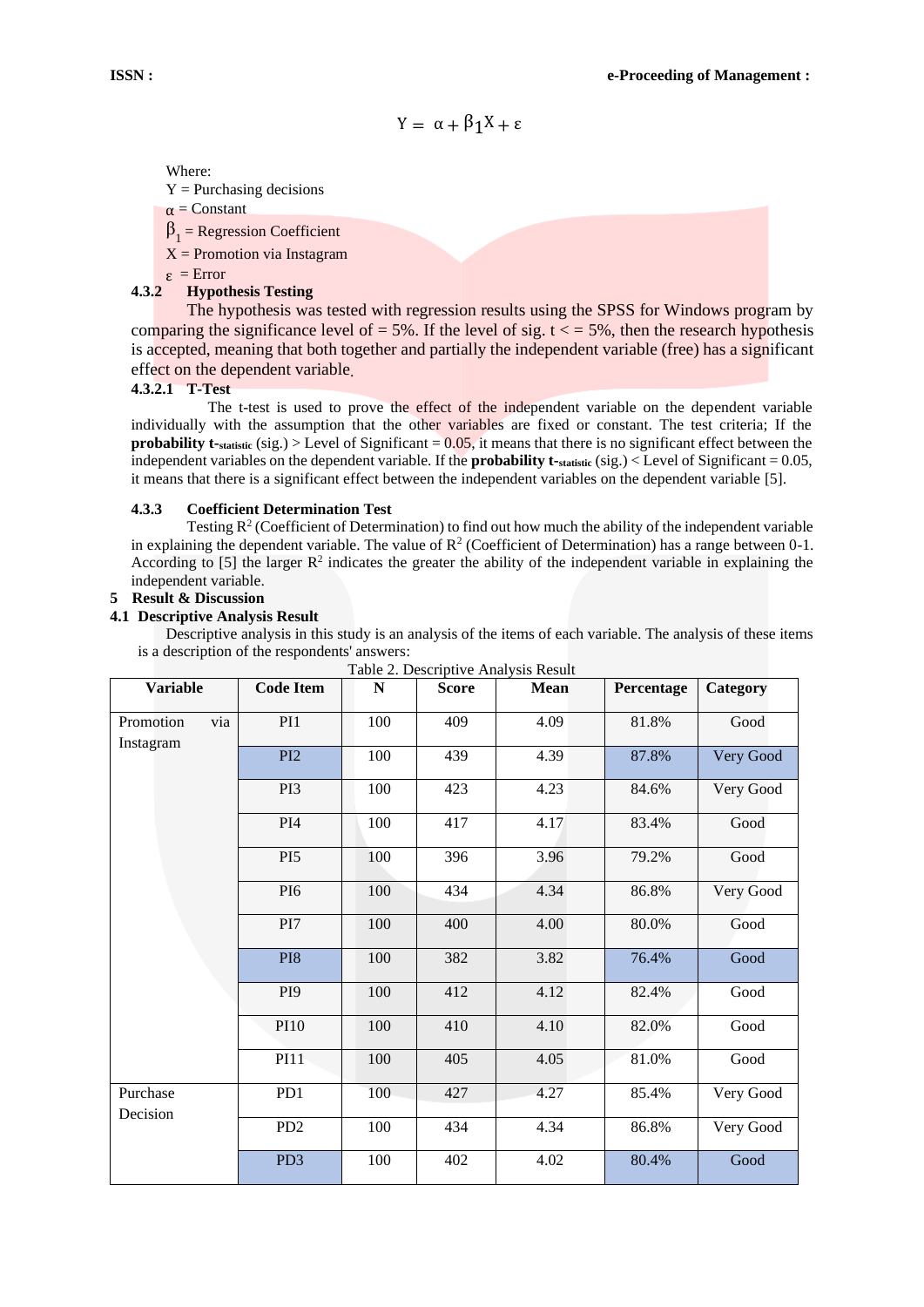| PD4             | 100 | 430 | 4.30 | 86.0% | Very Good        |
|-----------------|-----|-----|------|-------|------------------|
| PD <sub>5</sub> | 100 | 415 | 4.15 | 83.0% | Good             |
| PD <sub>6</sub> | 100 | 424 | 4.24 | 84.8% | Very Good        |
| PD7             | 100 | 417 | 4.17 | 83.4% | Good             |
| PD <sub>8</sub> | 100 | 428 | 4.28 | 85.6% | Very Good        |
| PD <sub>9</sub> | 100 | 438 | 4.38 | 87.6% | Very Good        |
| PD10            | 100 | 432 | 4.32 | 86.4% | Very Good        |
| <b>PD11</b>     | 100 | 414 | 4.14 | 82.8% | Good             |
| <b>PD12</b>     | 100 | 423 | 4.23 | 84.6% | <b>Very Good</b> |

Table 2 shows that these items only have two results, namely good and very good. In the promotion variable via Instagram, PI2 has the highest results. This shows that the message conveyed by the Warunk Upnormal Instagram account is very interesting, almost all of the respondents. While PI8 has the lowest result, it shows that the respondents in this study can be assumed not all are involved in providing comments on the Warunk Upnormal Instagram account. The overall average of the items on the promotion variable via Instagram is 82.3%. Therefore, these variables can be categorized as good.

In the purchase decision variable, the highest value is obtained on the PD9 item. PD9's statement is "You intend to purchase Warunk Uprnormal products in the future". This can indicate that respondents in this study have a desire to repurchase Warunk Upnormal products. The lowest value lies in the PD3 item. The item reads, "You are interested in finding more information about Warunk Upnormal products". It can be assumed that respondents made purchases when they first saw Warunk Upnormal products on Instagram and did not do further searches. Overall, the average purchase decision item is 84.7%, so this variable is categorized as very good.

## **4.2 Classic Assumption Test result**

## **4.2.1 Normality Test**

The result of normality test in this study is as follows:

Table 3. Normality Test Result

|                                   |                | Unstandardiz<br>ed Residual |
|-----------------------------------|----------------|-----------------------------|
| N                                 |                | 100                         |
| Normal Parameters <sup>a, b</sup> | Mean           | .0000000                    |
|                                   | Std. Deviation | 3.18130023                  |
| <b>Most Extreme Differences</b>   | Absolute       | .087                        |
|                                   | Positive       | .087                        |
|                                   | Negative       | $-055$                      |
| <b>Test Statistic</b>             |                | .087                        |
| Asymp. Sig. (2-tailed)            |                | .057 <sup>c</sup>           |

c. Lilliefors Significance Correction.

The table 3 shows that the results of the normality test using the One-Sample Kolmogorov-Smirnov test. The significance value of alpha in the normality test is  $0.057 > 0.05$ . This shows that the regression model has a normal distribution

#### **4.2.2 Heteroscedasticity Test**

To know whether there is heteroscedasticity, it is done by using glejser test.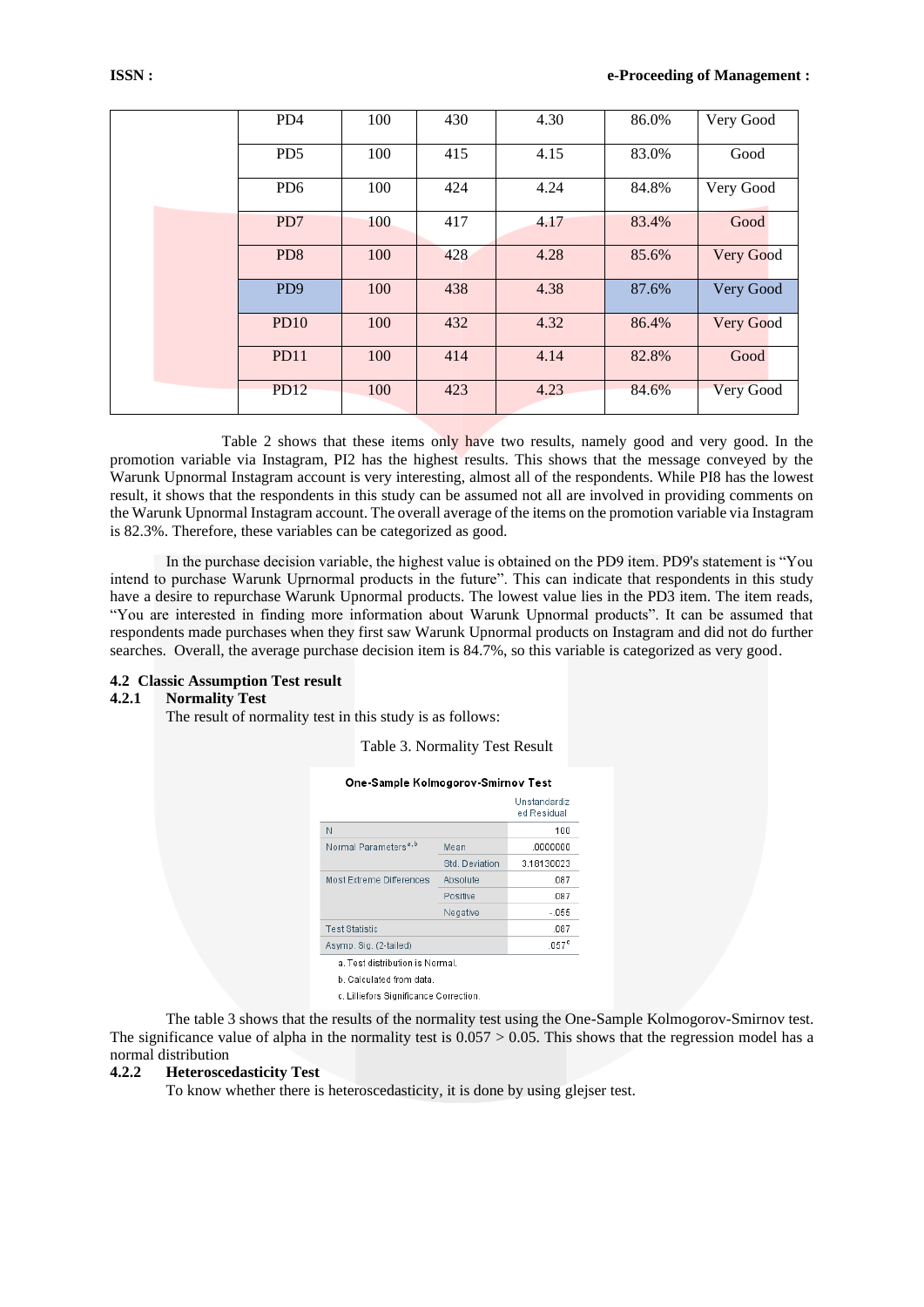|       |            | Unstandardized Coefficients |            | Standardized<br>Coefficients |          |      |
|-------|------------|-----------------------------|------------|------------------------------|----------|------|
| Model |            | B                           | Std. Error | Beta                         |          | Sig. |
|       | (Constant) | 7.021                       | 2.319      |                              | 3.028    | .003 |
|       | PI         | $-.101$                     | .051       | $-196$                       | $-1.974$ | .051 |

## Coefficients<sup>a</sup>

Figure 2. Heteroscedasticity Test Result

The results of this test have an alpha significance value of  $0.051 < 0.05$ . This shows that there is no heteroscedasticity in the regression model.

## **4.3 Linear Regression Analysis Test**

The result of multiple regression analysis test in this study is as follows:

Table 5. Linear Regression Analysis Test Result

Coefficiente<sup>a</sup>

|       |            | ------------                |            |                              |  |  |  |
|-------|------------|-----------------------------|------------|------------------------------|--|--|--|
|       |            | Unstandardized Coefficients |            | Standardized<br>Coefficients |  |  |  |
| Model |            | В                           | Std. Error | Beta                         |  |  |  |
|       | (Constant) | 32.277                      | 3.756      |                              |  |  |  |
|       | PI         | .410                        | .083       | .448                         |  |  |  |
|       |            |                             |            |                              |  |  |  |

a. Dependent Variable: PD

Based on the results of the data processing in table 5, the linear regression equation arranged into:  $Y = 32.277 + 0.410 X + e$ 

From that it can be interpreted that, if promotion via Instagram remains  $(X=0)$ , then the value of the purchase decision is 32,277, and if promotion via Instagram increases once, then the value of the purchase decision will increase by 0.410 or 41%.

# **4.4 Hypothesis Testing**

#### **4.4.1 T-test**

The result of T-test result in this study is as follows:

Table 6. T-test Result

Coefficients<sup>a</sup>

|       |            | Unstandardized Coefficients |            | Standardized<br>Coefficients |       |      |
|-------|------------|-----------------------------|------------|------------------------------|-------|------|
| Model |            | в                           | Std. Error | Beta                         |       | Siq. |
|       | (Constant) | 32.277                      | 3.756      |                              | 8.592 | .000 |
|       | PI         | .410                        | .083       | .448                         | 4.960 | .000 |

The alpha significance value obtained in the t-test of the promotion variable via Instagram is 0.000 so the null hypothesis is rejected. The rejection of the null hypothesis shows that the promotion variable via Instagram has a significant effect on the purchase decision variable.

## **4.4.2 Coefficient Determination Test Result**

The result of coefficient determination result test in this study is as follows: Table 8. Coefficient Determination Result



Based on table 8 shows the coefficient of determination obtained from the promotion variable through Instagram with a purchase decision is 0.201 seen from R Square value. In other words, 20.1% of the variables via Instagram can explain the effect on the purchase decision variable. While the rest is explained by other factors not studied.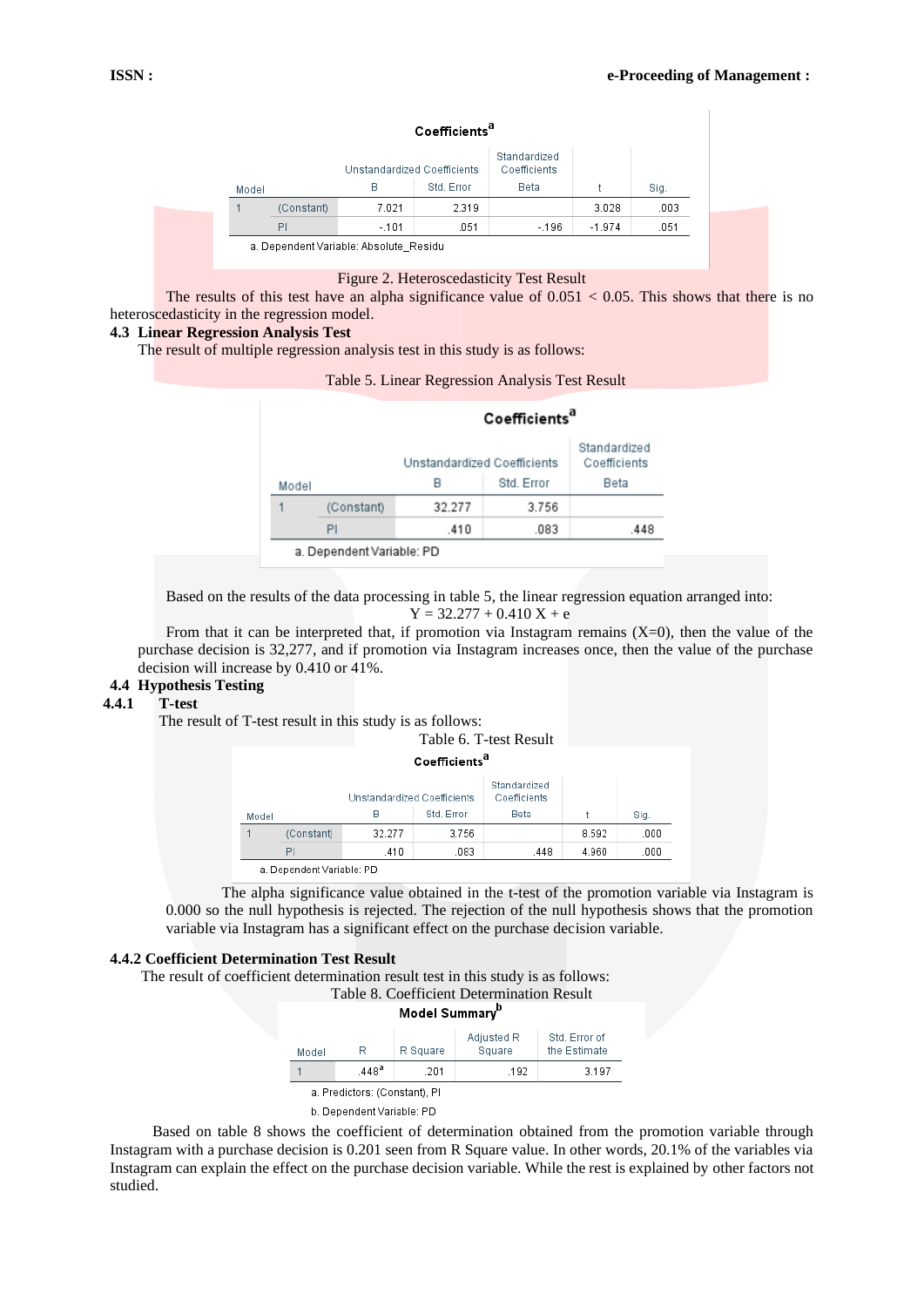## **5 Conclusion & Suggestion**

## **5.1 Conclusion**

Based on the results of research and discussion on the effect of promotion via Instagram on purchase decisions at Warunk Upnormal, it can be concluded that:

- 1. Promotion variables via Instagram are completely included in the good category. The average of all items was 82.3%. The item "Messages delivered by the Warunk Upnormal instagram account are interesting" has the highest percentage and the item "You are involved in commenting on the Warunk Upnormal instagram account" has the lowest percentage.
- 2. The overall purchase decision variable is included in the very good category with an average item of 84.7%. The item "You intend to purchase Warunk Uprnormal products in the future" has the highest percentage. The item "You are interested in finding more information about Warunk Upnormal products" has the lowest percentage.
- 3. The effect of promotion via Instagram on purchase decisions is 0.410 or 41%. Promotion via Instagram can explain the purchase decision by 20.1% and while the rest is explained by other factors not studied.

## **5.2 Suggestion**

Suggestions that can be given from the results of this study are for Warunk Upnormal. After getting an analysis, especially in descriptive analysis, there are items that have a low value. From these results, items that have a low value can be used as a reference in providing solutions to increase promotions via Instagram and the level of purchase decisions:

- 1. Increasing promotions via Instagram such as increasing the interaction of the Warunk Upnormal Instagram admin with followers so that followers can be involved in commenting on their Instagram accounts and posts by Warunk Upnormal.
- 2. Develop and add types of Warunk Upnormal products in order to increase the curiosity of respondents

so that followers are interested in finding more information about Warunk Upnormal products.